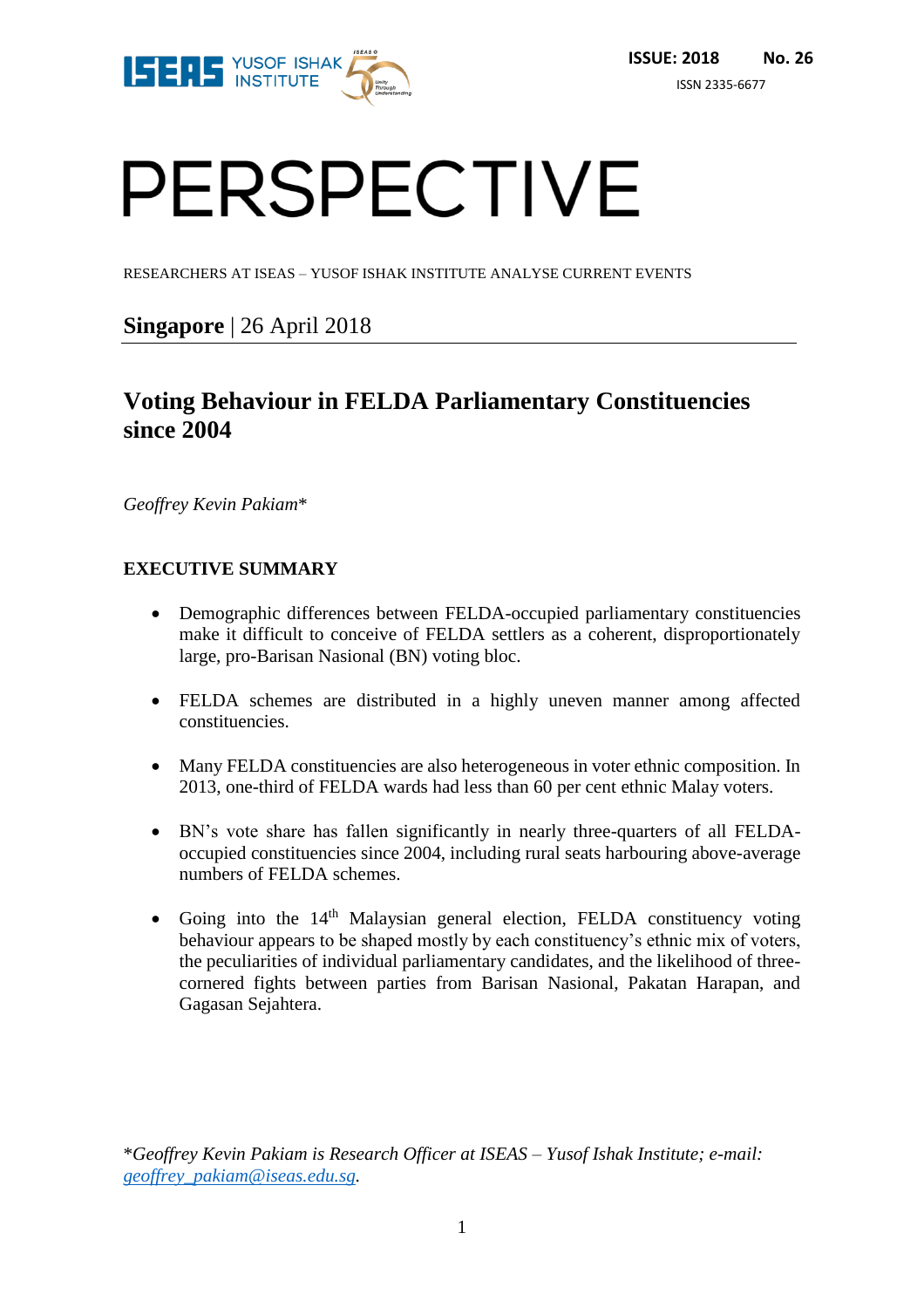

# **INTRODUCTION<sup>1</sup>**

With ruling coalition Barisan Nasional (BN)'s urban vote share plunging since Malaysia's 2008 general elections, political observers have been keen to sniff out hints of changing behaviour in the Malaysian countryside. Agricultural settlers sponsored by Malaysia's Federal Land Development Authority (FELDA), in particular, are believed to be a prime mover of rural voter preferences.<sup>2</sup> From the late 1950s to 1990, roughly 120,000 lowincome households recruited by FELDA benefitted from over 300 agency-led land development schemes, occupying over half a million hectares of farmland. Virtually no Malaysian state was left untouched by these endeavours, save Penang, Sarawak, and the Federal Territories.

FELDA settlers, most of whom are ethnic Malays, have generally been strong BN supporters in past elections; a trend that analysts believe continues until the present day. Indeed, FELDA's long history of establishing self-contained settlements, accompanied by strong economic and institutional links with BN (via the United Malays National Organisation), has prompted some observers to label FELDA schemes as a ready-made 'vote bank' for the ruling coalition.<sup>3</sup>

## **IS THE FELDA VOTE EXCEPTIONAL?**

With over three decades of FELDA-dominated agricultural expansion, the Malaysian voting landscape has been increasingly penetrated by FELDA settler preferences. One recent estimate – which takes into account the original recruited settlers, as well as their dependents, adult children, and associated workers – pegs the present FELDA voter base at somewhere between 1 to 1.2 million, which would approximate 6 per cent of Malaysia's current eligible voter base of  $14.9$  million.<sup>4</sup> But because of what observers have labelled as gerrymandering and malapportionment of electoral seats in favour of BN's predominantly rural ethnic Malay voter base, FELDA-occupied wards take up a much higher share of parliamentary seats than their voter numbers might suggest; by one educated estimate, as many as 54 out of 222 seats, 46 of which voted for the BN coalition in 2013.<sup>5</sup> Indeed, as **Figure 1** shows, FELDA-occupied wards tend to have a median of 20,000 less registered voters when compared with Peninsular Malaysia's non-FELDA constituencies.<sup>6</sup> Similarly, FELDA-occupied seats usually have higher proportions of ethnic Malay voters than non-FELDA wards in Peninsular Malaysia; over 20 per cent more, by our count (**Figure 2**).<sup>7</sup>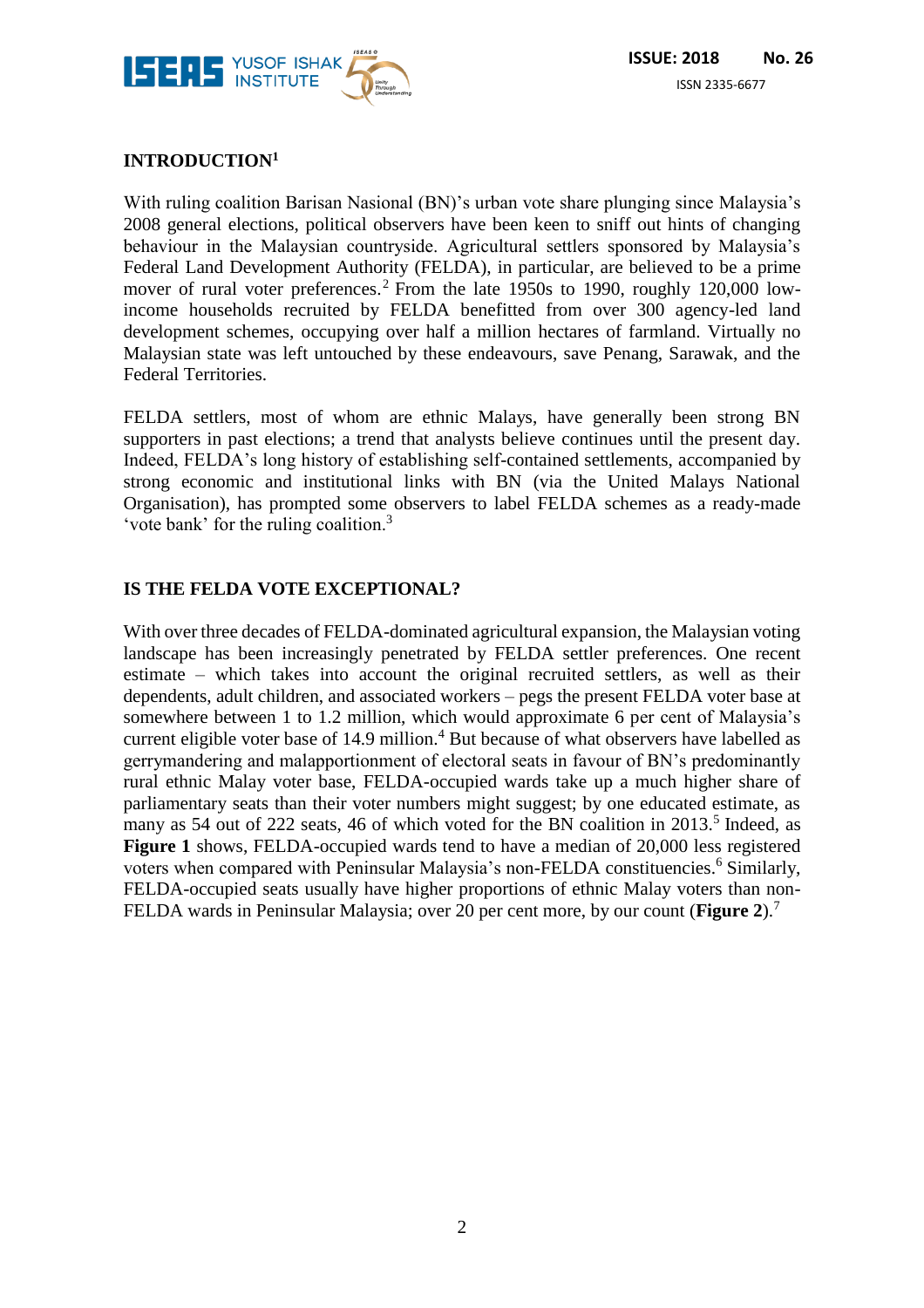





One would therefore expect 'FELDA constituencies' to be predominantly of Malay ethnicity, have a disproportionate influence on Malaysia's election outcomes, and lean strongly towards BN. But how far are these three expectations justified when we look more closely at individual FELDA-occupied seats?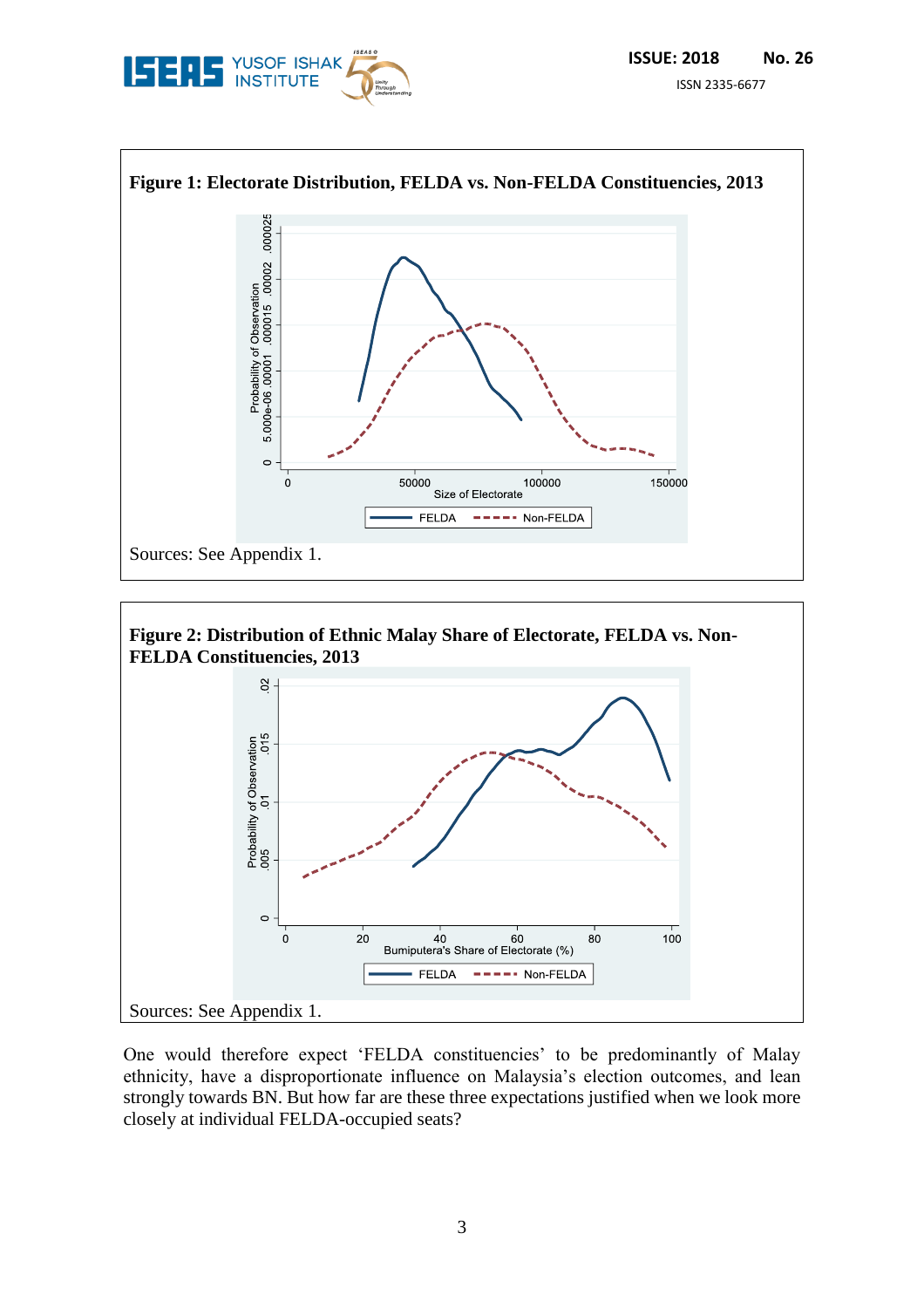

## **'DIVERSITY IN UNITY'**

In reality, the so-called FELDA-occupied voting bloc harbours considerable variation between individual wards. This paper's analysis, made possible by reconstructing known FELDA scheme locations across Peninsular Malaysia, contends that FELDA-occupied constituencies are considerably heterogeneous in voter composition. To begin with, while FELDA settler schemes are profusely scattered across the Peninsula, they are not evenly distributed. Instead, they tend to clump together in a relatively small number of locales, leaving vast areas drained of FELDA voter influence (**Map 1**).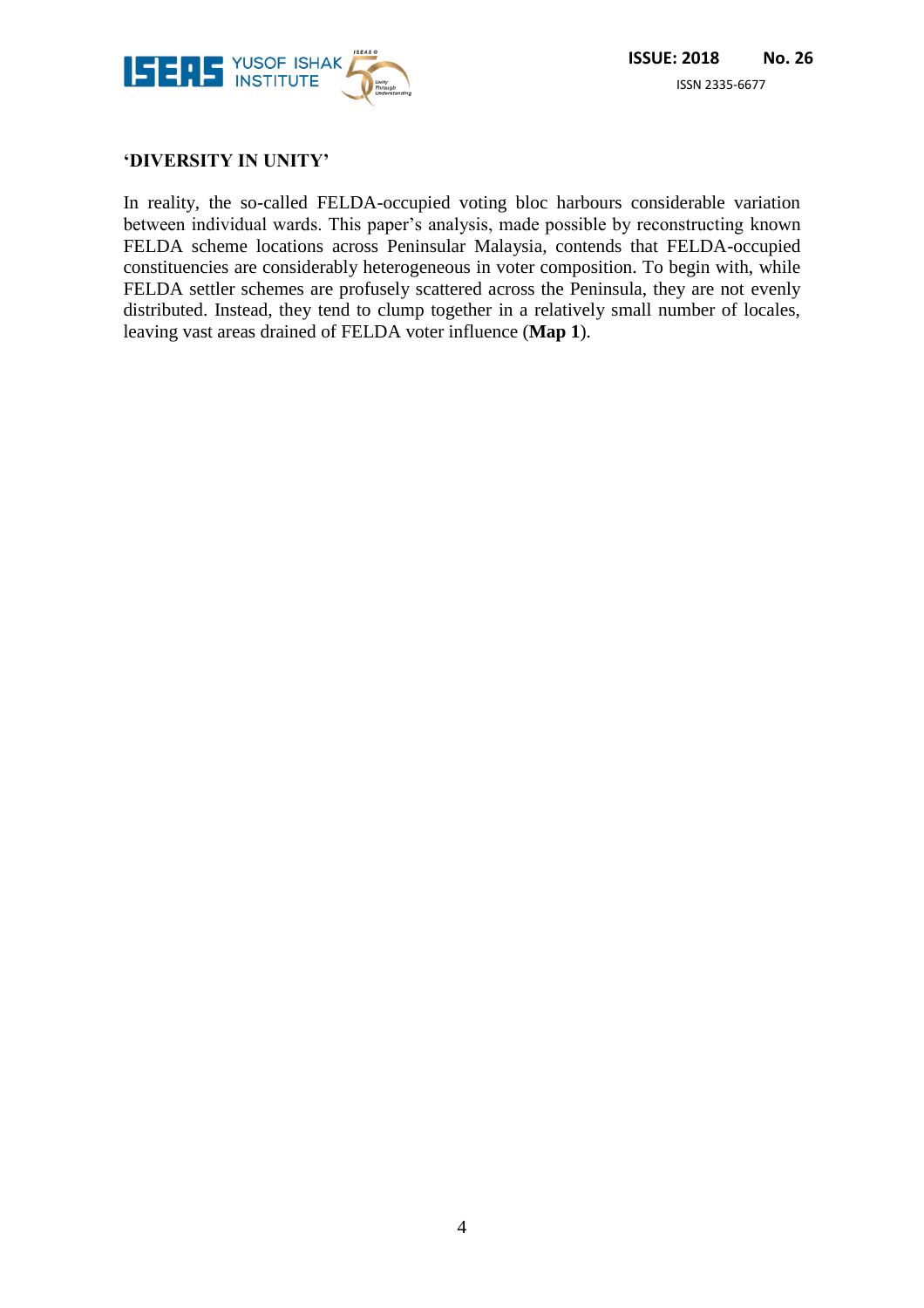



**Map 1: Peninsular Malaysia Parliamentary Constituencies and FELDA Schemes, 2017**

Sources: See Appendix 1.

We can further illustrate such 'lumpiness' by tallying the number of schemes within each FELDA-occupied ward. Out of the 305 FELDA settler schemes known to still be in existence, over half are concentrated in just 11 parliamentary constituencies (**Table 1**), leaving 42 constituencies to divide up the rest.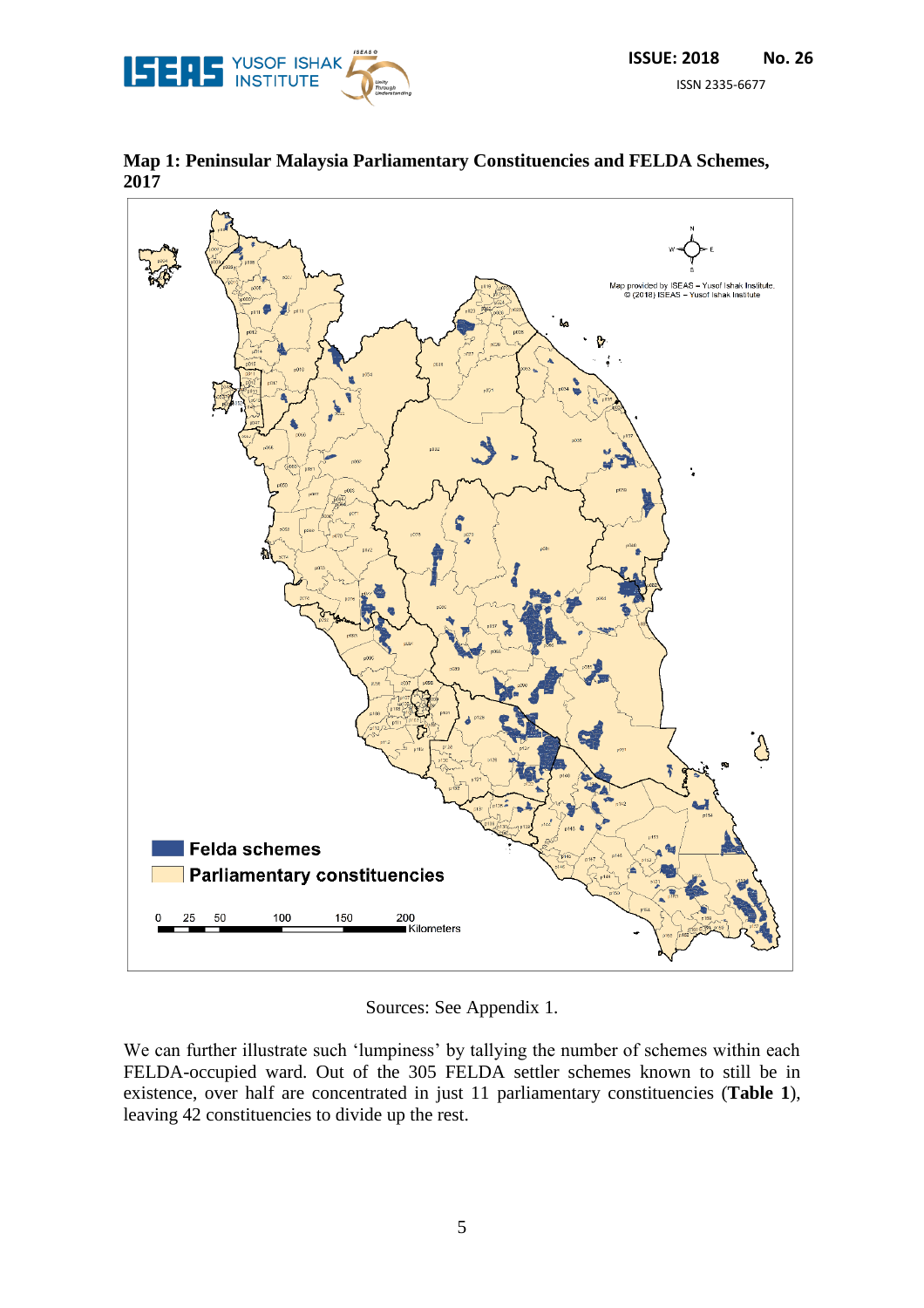

| N <sub>0</sub> | <b>State</b>    | <b>Parlimentary Constituency</b> | <b>Number of FELDA Settler Schemes</b> |
|----------------|-----------------|----------------------------------|----------------------------------------|
| 1              | Negeri Sembilan | Jempol                           | 26                                     |
| 2              | Pahang          | Kuala Krau                       | 15                                     |
| 3              | Pahang          | Rompin                           | 15                                     |
| $\overline{4}$ | Pahang          | Jerantut                         | 14                                     |
| 5              | Pahang          | Paya Besar                       | 14                                     |
| 6              | Pahang          | Bera                             | 14                                     |
| $\tau$         | Negeri Sembilan | Jelebu                           | 13                                     |
| 8              | Pahang          | Maran                            | 12                                     |
| 9              | Johor           | Mersing                          | 12                                     |
| 10             | Johor           | Pengerang                        | 12                                     |
| 11             | Perak           | <b>Tanjong Malim</b>             | 10                                     |
|                | <b>TOTAL</b>    |                                  | 157                                    |

## **Table 1: FELDA Parliamentary Seats with 10 or More Schemes, 2013**

Sources: See Appendix 1.

At the other end of the spectrum, a whopping 24 constituencies have three or less FELDA schemes each. Between these 'mega-FELDA' and 'mini-FELDA' extremes lie the remaining 18 'middle-FELDA' constituencies, each hosting four to nine schemes (**Figure 3**).



Sources: See Appendix 1.

Given that constituencies vary widely in electorate size, the weight that FELDA votes carry within each constituency also matters. For instance, although Pengerang constituency has 12 schemes compared to Rompin's 15, the former's lower total electorate size appears to give Pengerang's FELDA settlers far greater influence at election time.<sup>8</sup>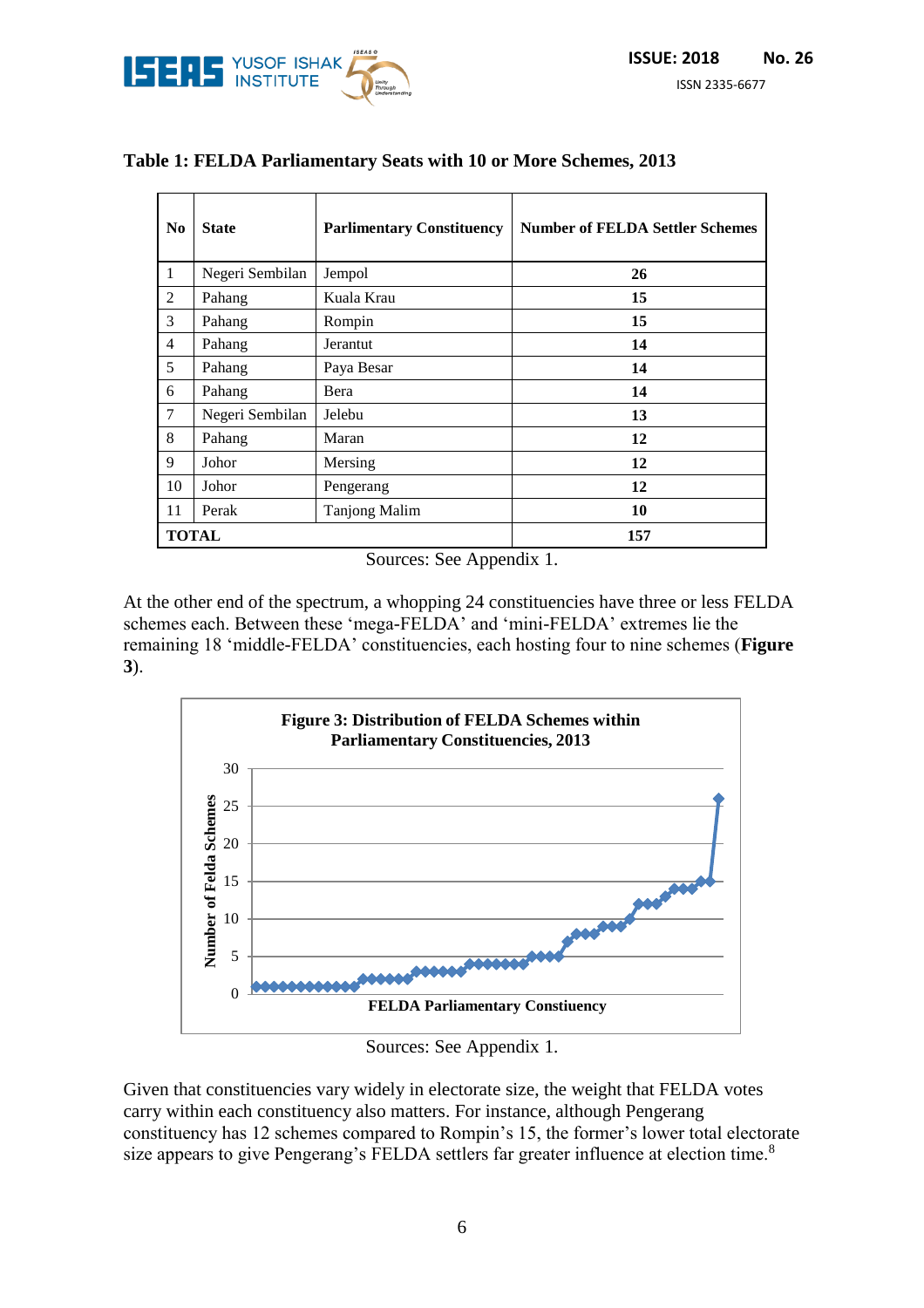

One independent estimate pegs Pengerang's 2018 voter base at around 24,300, or 60 per cent of the electorate.<sup>9</sup>

Building accurate estimates of actual eligible FELDA voters per constituency, however, is difficult and time-consuming. The exact number of settler households in each scheme is publicly available only up to 2005. We do not yet know of any national-level open data circulating regarding current settler family size and age range, let alone the extent to which household members have moved outstation, working, living – and voting – elsewhere. This could be one area ripe for further research.<sup>10</sup>

Finally, FELDA-occupied parliamentary constituencies differ considerably in their ethnic make-up. In 2013, one-third of such wards had less than 60 per cent Malay voters, and more than 25 per cent Chinese voters (**Figure 4**). These relatively mixed areas even included seats with large numbers of FELDA schemes, such as Jempol, Jelebu, Bera, and Tanjong Malim (**see Table 1**). To be sure, the remaining 37 FELDA seats had Malay-led electoral bases (over 60 per cent of eligible voters). But over half of these wards had only three schemes or less. FELDA's actual political impact on a large number of Malay-dominated constituencies is therefore probably quite weak.



Sources: See Appendix 1.

In short, the idea of a disproportionately large FELDA voting bloc within Peninsular Malaysia is rather problematic. Schemes and their voters are distributed between affected wards in a grossly uneven manner, with the majority of wards having a marginal FELDA presence. Furthermore, some FELDA seats – despite groaning with settlers – have relatively high proportions of eligible Chinese voters, complicating the notion that FELDA-heavy constituencies typically vote according to rural Malay preferences.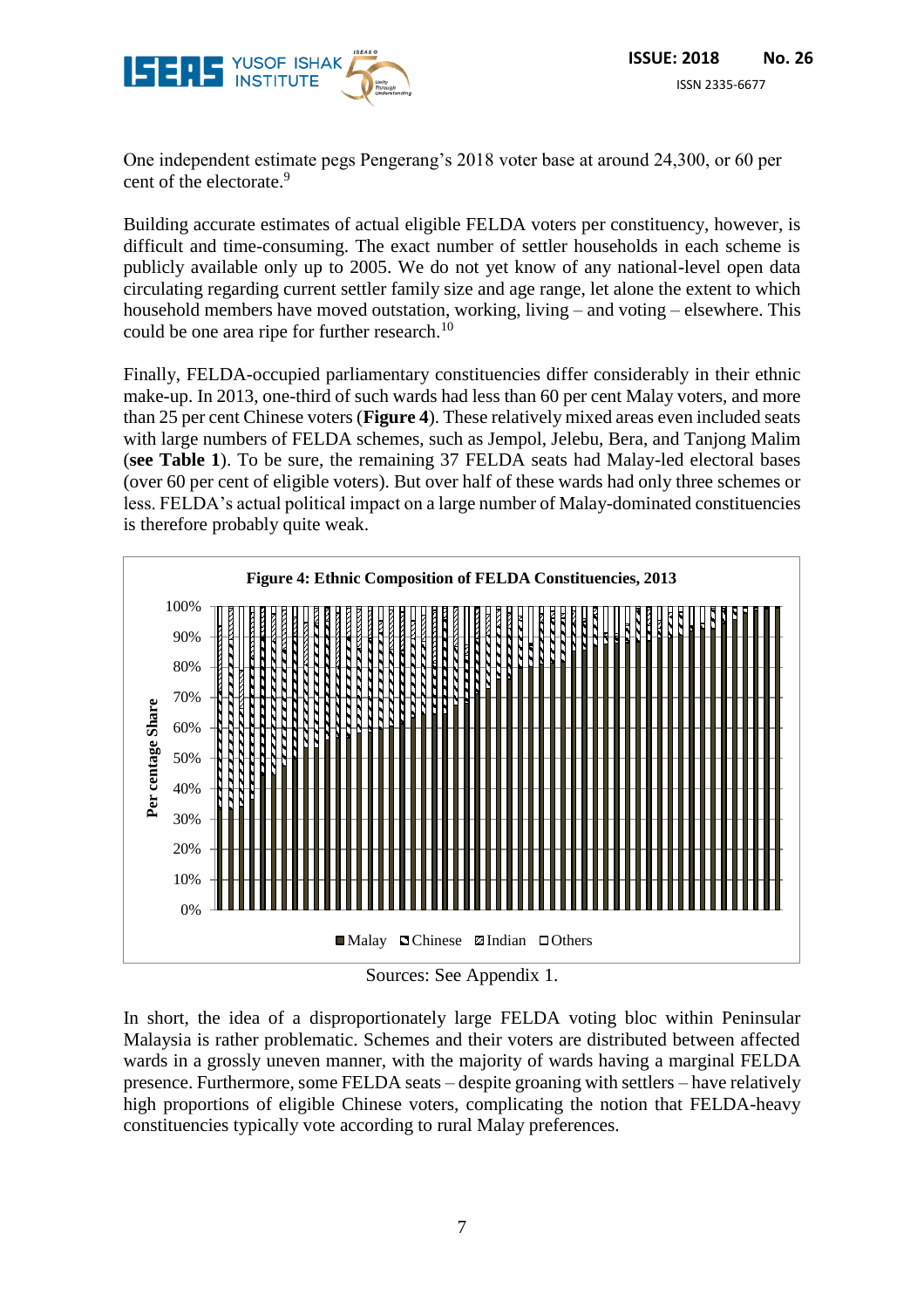

# **FELDA CONSTITUENCY VOTING PATTERNS**

Bearing in mind these demographic differences, we can now turn to the recent voting record of FELDA parliamentary seats. In the previous three general elections (2004, 2008 and 2013), candidates representing Parti Islam Se-Malaysia (PAS), Parti Keadilan Rakyat (PKR), the Democratic Action Party (DAP), and Parti Socialis Malaysia (PSM), had, by our count, emerged victorious at one time or another in 13 different FELDA-occupied constituencies (**Table 2**).

| Year | <b>Parlimentary Constituency</b> | Ethnic Make-up,<br>$2013*$ | <b>FELDA</b><br>schemes | Winning<br>Party | <b>Majority</b><br>(%) |
|------|----------------------------------|----------------------------|-------------------------|------------------|------------------------|
| 2004 | Pendang (Kedah)                  |                            |                         | <b>PAS</b>       | 50.1                   |
|      |                                  |                            |                         |                  |                        |
| 2008 | Tanah Merah (Kelantan)           |                            | $\overline{4}$          | <b>PKR</b>       | 50.2                   |
| 2008 | Hulu Selangor (Selangor)         |                            | $\overline{4}$          | <b>PKR</b>       | 50.2                   |
| 2008 | Padang Terap (Kedah)             |                            | $\overline{2}$          | <b>PAS</b>       | 50.6                   |
| 2008 | Pendang (Kedah)                  |                            | 1                       | <b>PAS</b>       | 54.0                   |
| 2008 | Sik (Kedah)                      |                            | 1                       | <b>PAS</b>       | 50.7                   |
| 2008 | Merbok (Kedah)                   |                            | $\mathbf{1}$            | <b>PKR</b>       | 53.2                   |
| 2008 | Kulim Bandar Baharu (Kedah)      |                            | 1                       | <b>PKR</b>       | 57.2                   |
| 2008 | Sungai Siput (Perak)             |                            | 1                       | PKR/PSM          | 51.5                   |
|      |                                  |                            |                         |                  |                        |
| 2013 | Dungun (Terengganu)              | $\geq$ 85% Malay           | 5                       | <b>PAS</b>       | 52.6                   |
| 2013 | Kulai (Johor)                    | Mixed                      | 5                       | DAP              | 59.0                   |
| 2013 | Raub (Pahang)                    | Mixed                      | 4                       | DAP              | 53.2                   |
| 2013 | Temerloh (Pahang)                | $\geq 60\%$ Malay          | $\overline{2}$          | <b>PAS</b>       | 51.0                   |
| 2013 | Kuala Nerus (Terengganu)         | $\geq$ 85% Malay           | 1                       | <b>PAS</b>       | 50.5                   |
| 2013 | Sungai Siput (Perak)             | Mixed                      | 1                       | PKR/PSM          | 53.2                   |

#### **Table 2: FELDA Seats held by non-Barisan Nasional Candidates, 2004-2013**

\*Mixed = Below 60 per cent Malay, or 25 per cent and over Chinese. Precise ethnic breakdowns are currently unavailable for years 2004 and 2008. See Appendix 1 for sources.

**Table 2** suggests three things. First, FELDA seats slipping in and out of BN's hands have tended to host relatively small numbers of FELDA schemes. Second, politicians contesting these seats have usually battled all the way down to the wire, except in some areas with a more ethnically-mixed voter base. This tendency is connected with a third, important point: PAS, while in coalition with PKR and DAP, has tended to clinch FELDA seats in Malaydominated wards (over 60 per cent Malay). Meanwhile, PKR, PSM and DAP have had success winning votes in more ethnically diverse constituencies (over 25 per cent Chinese). These findings suggest that marginal FELDA seats are being heavily influenced by trends at the broader Peninsular level, namely that non-BN parties have decided, with some success, to reach for the spoils of victory with ethnic considerations in mind, somewhat mimicking BN's own coalition-based ethnic campaign strategy.<sup>11</sup>

These recent dynamics also extend somewhat to the remaining 40 FELDA parliamentary seats that have waved BN's flag uninterruptedly since 2004. **Table 3** shows the voting record of each ward between 2004 and 2013: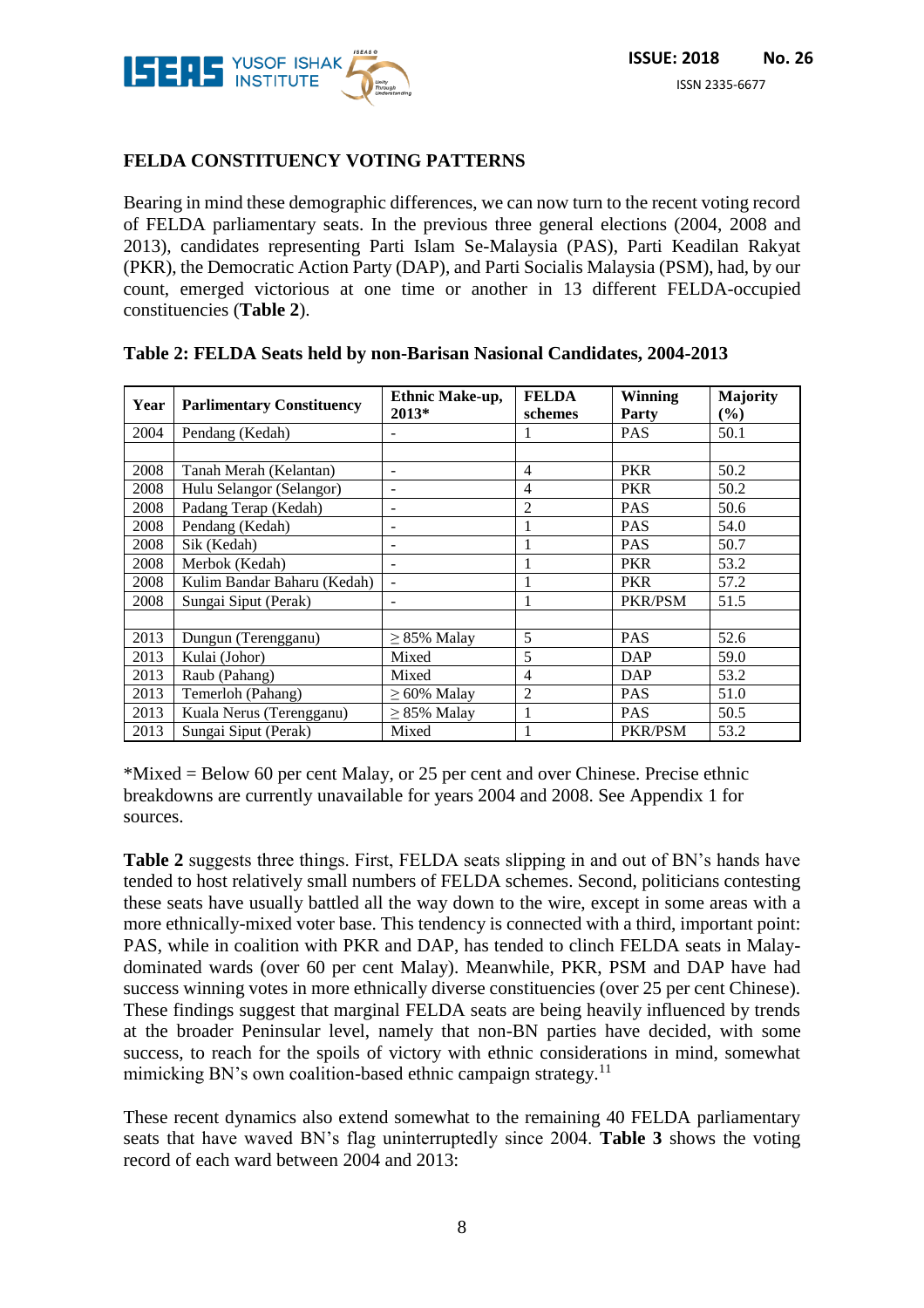

ISSN 2335-6677

#### **Table 3: BN vote share change in 40 FELDA constituencies, 2004-2013**

| No.            | Parliamentary                         | <b>BN</b> Vote<br>Urban<br>BN vote share, 2004 to<br><b>Ethnic</b><br>Devt<br><b>FELDA</b><br>Decline.<br>2013(%)<br>Make- |                    |                  | <b>Main Contending</b> | <b>GE-14</b><br>PН |      |      |                                |                                |
|----------------|---------------------------------------|----------------------------------------------------------------------------------------------------------------------------|--------------------|------------------|------------------------|--------------------|------|------|--------------------------------|--------------------------------|
|                | Constituency                          | up                                                                                                                         | Category<br>, 2013 | <b>Schemes</b>   | 2004-<br>2013          | 2004               | 2008 | 2013 | <b>Parties</b>                 | contest<br>plans <sup>12</sup> |
| 1              | <b>Kuala Krau (Pahang)</b>            |                                                                                                                            | Rural              | 15               | <b>Slight</b>          | 64.9               | 59.7 | 58.4 | PAS                            | PPBM                           |
| $\sqrt{2}$     | <b>Rompin (Pahang)</b>                |                                                                                                                            | Rural              | 15               | <b>Stable</b>          | 65.9               | 66.7 | 66.8 | PAS                            | <b>PKR</b>                     |
| 3              | <b>Maran</b> (Pahang)                 |                                                                                                                            | Rural              | 12               | <b>Slight</b>          | 65.0               | 63.2 | 60.1 | PAS                            | <b>PPBM</b>                    |
| $\overline{4}$ | <b>Pengerang (Johor)</b>              |                                                                                                                            | Rural              | 12               | <b>Stable</b>          | $N/A**$            | N/A  | 83.6 | <b>PKR</b>                     | <b>PPBM</b>                    |
| 5              | Kota Tinggi (Johor)                   |                                                                                                                            | Rural              | 9                | <b>Stable</b>          | N/A                | 85.9 | 84.0 | PAS                            | <b>PPBM</b>                    |
| 6              | Kemaman (Terengganu)                  |                                                                                                                            | Semi-<br>urban     | 8                | Moderate               | 63.9               | 60.3 | 57.8 | PAS (2004); PKR<br>(2008/2013) | <b>PKR</b>                     |
| 7              | Pekan (Pahang)                        | $\geq 85\%$                                                                                                                | Rural              | 8                | <b>Stable</b>          | 78.0               | 78.7 | 76.6 | PAS (2004); PKR<br>(2008/2013) | PPBM                           |
| 8              | <b>Padang Besar (Perlis)</b>          | Malay                                                                                                                      | Rural              | 3                | <b>Slight</b>          | 66.9               | 59.3 | 60.5 | PAS                            | <b>PPBM</b>                    |
| 9              | Setiu (Terengganu)                    |                                                                                                                            | Rural              | 3                | <b>Slight</b>          | 58.9               | 57.9 | 56.8 | PAS                            | <b>PPBM</b>                    |
| 10             | <b>Hulu Trengganu</b><br>(Terengganu) |                                                                                                                            | Rural              | 3                | <b>Slight</b>          | 59.7               | 61.6 | 57.4 | PAS                            | PPBM                           |
| 11             | Jerlun (Kedah)                        |                                                                                                                            | Rural              | $\overline{2}$   | <b>Stable</b>          | 53.0               | 53.0 | 53.6 | PAS                            | <b>PPBM</b>                    |
| 12             | Kubang Pasu (Kedah)                   |                                                                                                                            | Semi-<br>urban     | 1                | Moderate               | 67.3               | 58.5 | 59.3 | PAS                            | PPBM                           |
| 13             | <b>Besut (Terengganu)</b>             |                                                                                                                            | Semi-<br>urban     | $\mathbf{1}$     | <b>Slight</b>          | 59.7               | 61.0 | 56.7 | PAS                            | PPBM                           |
| 14             | <b>Larut (Perak)</b>                  |                                                                                                                            | Rural              | $\mathbf{1}$     | <b>Slight</b>          | 62.5               | 53.2 | 56.4 | PAS                            | <b>PPBM</b>                    |
| 15             | Jerantut (Pahang)                     |                                                                                                                            | Rural              | 14               | Moderate               | 62.3               | 52.6 | 54.7 | PAS                            | <b>PPBM</b>                    |
| 16             | Paya Besar (Pahang)                   |                                                                                                                            | Rural              | 14               | Moderate               | 72.0               | 64.1 | 59.3 | <b>PKR</b>                     | <b>PPBM</b>                    |
| 17             | <b>Mersing (Johor)</b>                |                                                                                                                            | Rural              | 12               | <b>Slight</b>          | 80.5               | 75.9 | 71.5 | PAS                            | <b>PPBM</b>                    |
| 18             | <b>Gua Musang (Kelantan)</b>          |                                                                                                                            | Rural              | 9                | <b>Slight</b>          | 66.1               | 59.3 | 62.3 | PAS                            | <b>PPBM</b>                    |
| 19             | Tampin (Negeri<br>Sembilan)           |                                                                                                                            | Urban              | 9                | Rapid                  | 80.4               | 68.7 | 61.7 | PAS                            | Amanah                         |
| 20             | Tenggara (Johor)                      | $\geq 60\%$                                                                                                                | Rural              | 7                | Moderate               | 88.3               | 79.3 | 75.1 | PAS                            | <b>PPBM</b>                    |
| 21             | Lenggong (Perak)                      | Malay                                                                                                                      | Rural              | 3                | Moderate               | 67.4               | 64.4 | 59.0 | PAS                            | <b>PPBM</b>                    |
| 22             | Gerik (Perak)                         |                                                                                                                            | Rural              | $\mathbf{2}$     | Moderate               | 74.9               | 64.3 | 61.7 | PAS                            | <b>PPBM</b>                    |
| 23             | Lipis (Pahang)                        |                                                                                                                            | Rural              | $\mathbf{2}$     | Rapid                  | 69.0               | 59.8 | 56.0 | PAS                            | <b>PPBM</b>                    |
| 24             | Kuala Pilah (Negeri<br>Sembilan)      |                                                                                                                            | Semi-<br>urban     | $\mathbf{1}$     | Moderate               | 71.6               | 66.2 | 62.3 | <b>PKR</b>                     | PPBM                           |
| 25             | Jasin (Melaka)                        |                                                                                                                            | Rural              | $\mathbf{1}$     | Rapid                  | 76.0               | 64.6 | 60.6 | PAS (2004); PKR<br>(2008/2013) | Amanah                         |
| 26             | Jempol (Negeri Sembilan)              |                                                                                                                            | Rural              | 26               | Rapid                  | 74.0               | 66.1 | 58.0 | PAS                            | <b>PPBM</b>                    |
| 27             | Bera (Pahang)                         |                                                                                                                            | Rural              | 14               | Rapid                  | 58.3               | 55.9 | 51.8 | PAS (2004/2008);<br>PKR (2013) | <b>PKR</b>                     |
| 28             | Jelebu (Negeri Sembilan)              |                                                                                                                            | Rural              | 13               | Rapid                  | 77.9               | 70.8 | 59.6 | PAS                            | Amanah                         |
| 29             | Tanjong Malim (Perak)                 |                                                                                                                            | Rural              | 10               | Rapid                  | 71.7               | 57.4 | 54.2 | <b>PKR</b>                     | <b>PKR</b>                     |
| 30             | Bentong (Pahang)                      |                                                                                                                            | Rural              | 8                | Rapid                  | 72.5               | 66.6 | 50.4 | DAP/PKR                        | <b>DAP</b>                     |
| 31             | Sekijang (Johor)                      |                                                                                                                            | Rural              | 5                | Rapid                  | 80.4               | 68.9 | 54.1 | <b>PKR</b>                     | <b>PKR</b>                     |
| 32             | Sembrong (Johor)                      |                                                                                                                            | Rural              | 5                | Rapid                  | 88.3               | 73.7 | 65.2 | PAS (2004); PKR<br>(2008/2013) | <b>PKR</b>                     |
| 33             | Cameron Highlands<br>(Pahang)         | Mixed*                                                                                                                     | Rural              | $\overline{4}$   | Rapid                  | 72.1               | 60.2 | 45.9 | <b>DAP</b>                     | <b>DAP</b>                     |
| 34             | Alor Gajah (Melaka)                   |                                                                                                                            | Rural              | $\overline{4}$   | Rapid                  | 80.2               | 66.2 | 60.8 | <b>DAP</b>                     | <b>PPBM</b>                    |
| 35             | Labis (Johor)                         |                                                                                                                            | Rural              | 4                | Rapid                  | 74.2               | 58.8 | 50.6 | DAP/PKR                        | DAP                            |
| 36             | Pagoh (Johor)                         |                                                                                                                            | Rural              | $\overline{4}$   | Moderate               | 82.8               | 71.3 | 66.2 | PAS                            | <b>PPBM</b>                    |
| 37             | Segamat (Johor)                       |                                                                                                                            | Rural              | 3                | Rapid                  | 63.9               | 55.2 | 51.6 | DAP/PKR                        | <b>PKR</b>                     |
| 38             | Simpang Renggam<br>(Johor)            |                                                                                                                            | Rural              | 3                | Rapid                  | 79.7               | 65.7 | 58.4 | PAS                            | PPBM                           |
| 39             | Tebrau (Johor)                        |                                                                                                                            | Semi-<br>urban     | $\boldsymbol{2}$ | Rapid                  | 84.1               | 65.8 | 51.1 | PAS (2004/2008);<br>PKR (2013) | <b>PKR</b>                     |
| 40             | Ledang (Johor)                        |                                                                                                                            | Rural              | $\mathbf{1}$     | Rapid                  | 76.9               | 58.9 | 51.7 | PAS (2004); PKR<br>(2008/2013) | <b>PKR</b>                     |

\*Mixed = Below 60 per cent Malay, or 25 per cent and over Chinese. \*\*N/A = Walkover. Sources: See Appendix 1.

Since 2004, support for BN has generally fallen across the board, but the degree of the slide strongly correlates with the ethnic make-up of each FELDA ward's total voter base. Constituencies with extremely high proportions of ethnic Malay voters have tended to support BN consistently, or, at worst, have withdrawn support only slightly over the past decade. Support for BN tends to drop in FELDA wards with lower proportions of Malays,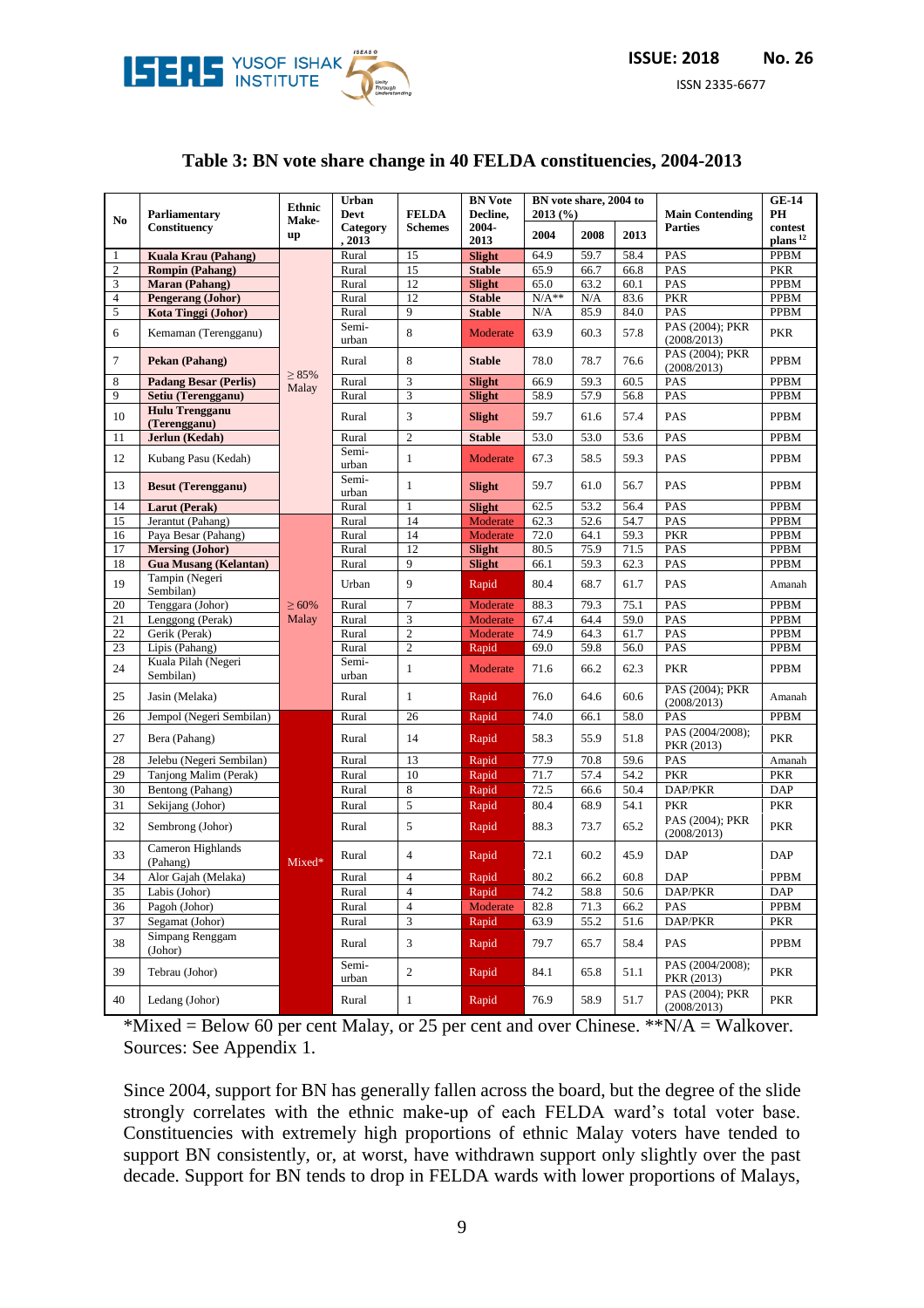

to the point where wards with less than 60 per cent Malay voters or more than 25 per cent Chinese voters – even rural ones – have invariably seen BN's vote share plunge, sometimes within a hair's breadth of victory for the leading opposition candidate.

Surprisingly, the actual number of FELDA schemes per constituency appears to play a secondary role in past electoral outcomes. Many 'mini-FELDA' wards, such as Jerlun, Besut and Larut, have consistently resisted anti-establishment overtures. Conversely, some 'mega-FELDA' wards like Jempol, Bera, and Jelebu have become much more susceptible to opposition overtures than their counterparts like Kuala Krau, Rompin, Maran, and Pengerang. Differences in ward ethnic composition might be responsible, but perhaps so is the varying popularity of individual members of parliament. Kuala Krau, Rompin, Maran, and Pengerang are represented by well-known BN incumbents (in the case of Rompin going back to 1990), whereas Jelebu's current MP is a first-timer.

Having high numbers of FELDA schemes within a constituency may even work to the advantage of anti-establishment campaigners. Although Jempol's voters are very familiar with their current parliamentary representative, Tan Sri Mohd Isa bin Abdul Samad, his leadership of key FELDA bodies since 2011 has sown unhappiness within FELDA settler ranks.<sup>13</sup> Not only was his appointment as chair of FELDA Settlers' Cooperative seen as illegal by many households, but his wresting of FELDA Holding's valuable land and oil palm produce marketing assets from settler control – in order to prepare Felda Global Ventures Holdings Bhd for an initial public offering – provoked considerable discontent within settler communities, both in Jempol and elsewhere.<sup>14</sup>

#### **CONCLUSION**

If FELDA schemes do represent a vote bank for BN, it is one that has shrunk considerably in recent times. In our view, only 14 FELDA-occupied parliamentary wards – those with stable or slight declines in BN support since 2004 – represent reasonably safe seats for BN in the 2018 general election (see **Table 3,** constituencies highlighted in **bold**).

There is, however, a major caveat to this long-term trend. PAS has exited the opposition coalitions formed since 1999. Candidates from Parti Pribumi Bersatu Malaysia (PPBM), and Parti Amanah Negara (both campaigning under opposition party PKR's flag) are now vying for rural Malay votes, a role previously allocated to PAS before 2015 (**Table 3**). Now leading a coalition of Islamist political parties known as Gagasan Sejahtera, PAS is likely to contest many of the same FELDA seats in which Malay-centric parties from BN and PH will clash head-on. The resulting multi-cornered fights may split the anti-establishment vote. Observers differ on the likely outcomes of such splits, but many believe they work to BN's favour. In short, how FELDA settlers vote may have less electoral impact in upcoming elections than the multiple lines along which the entire rural Malay voting base will eventually fracture.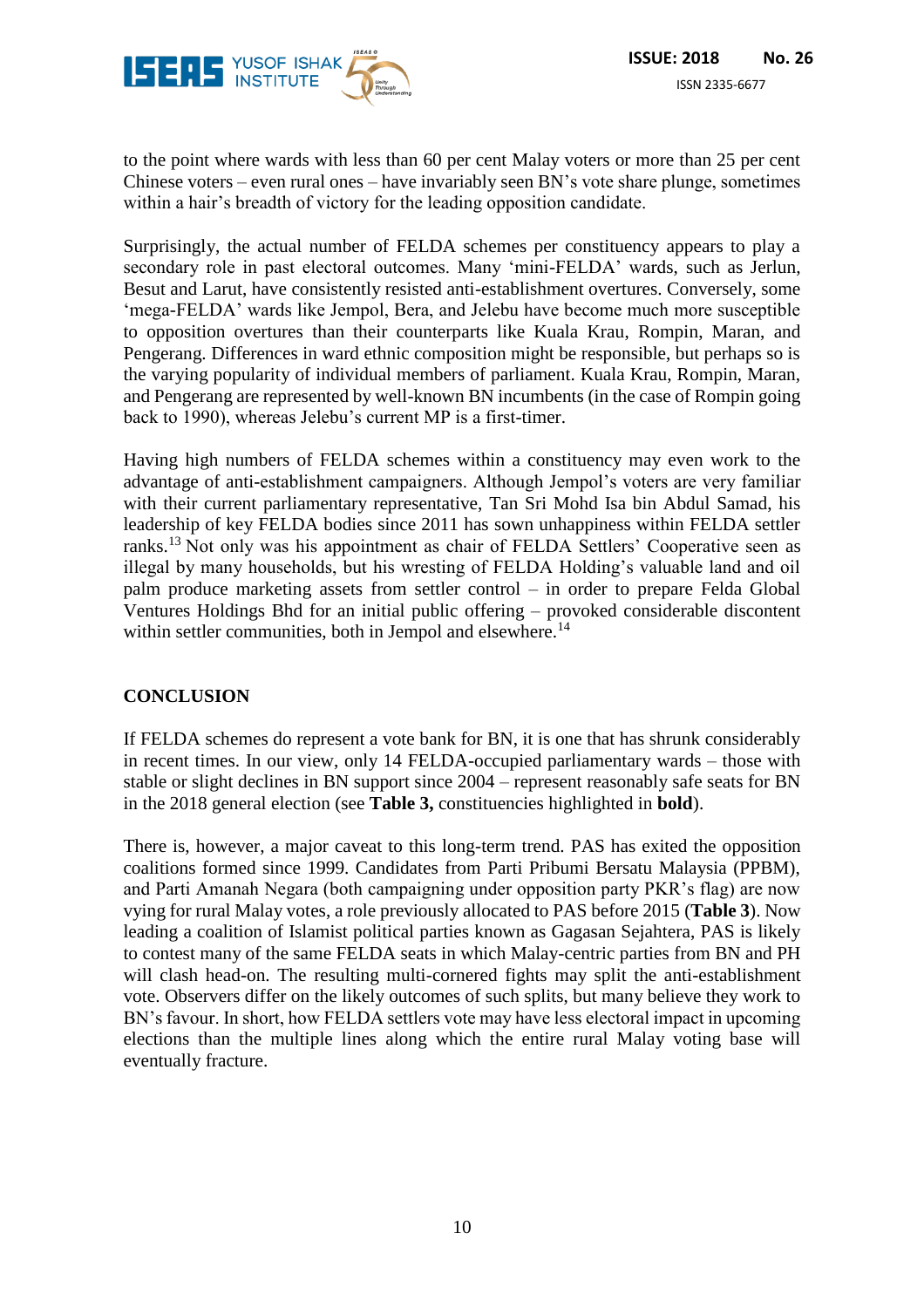

# **Appendix I: FELDA Scheme-occupied Parliamentary Constituencies, 2004-2017**

|                |                                       | Parlimentary                 | <b>Total</b>                | Voter Ethnic Composition (2013) (%) |                |        | <b>Urban Devt</b> | <b>FELDA</b>       | <b>Settler</b>   |                             |
|----------------|---------------------------------------|------------------------------|-----------------------------|-------------------------------------|----------------|--------|-------------------|--------------------|------------------|-----------------------------|
| N <sub>0</sub> | <b>State</b>                          | Constituency<br>(Number)     | <b>Electorate</b><br>(2013) | <b>Malay</b>                        | <b>Chinese</b> | Indian | <b>Others</b>     | Category<br>(2013) | <b>Schemes</b>   | <b>Households</b><br>(2005) |
| 1              | Perlis                                | Padang Besar (1)             | 41,974                      | 85.6                                | 9.5            | 0.9    | 4.0               | Rural              | 3                | 869                         |
| $\overline{c}$ | Kedah                                 | Jerlun $(5)$                 | 52,383                      | 90.6                                | 7.5            | 0.1    | 1.7               | Rural              | $\overline{2}$   | 316                         |
| 3              | Kedah                                 | Kubang Pasu (6)              | 65,550                      | 85.4                                | 9.3            | 3.9    | 1.5               | Semi-urban         | $\mathbf{1}$     | 376                         |
| 4              | Kedah                                 | Padang Terap (7)             | 41,960                      | 92.1                                | 1.4            | 0.2    | 6.3               | Rural              | $\mathfrak{2}$   | 951                         |
| 5              | Kedah                                 | Pendang (11)                 | 70,135                      | 88.2                                | 5.7            | 0.6    | 5.6               | Rural              | $\mathbf{1}$     | 523                         |
| 6              | Kedah                                 | Sik(13)                      | 46,786                      | 92.7                                | 1.6            | 0.2    | 5.5               | Rural              | $\mathbf{1}$     | 623                         |
| 7              | Kedah                                 | Merbok (14)                  | 85,908                      | 64.5                                | 16.8           | 17.5   | 1.2               | Semi-urban         | $\mathbf{1}$     | 270                         |
| 8              | Kedah                                 | Kulim Bandar<br>Baharu (18)  | 60,910                      | 67.6                                | 19.3           | 12.9   | 0.3               | Semi-urban         | $\mathbf{1}$     | 180                         |
| 9              | Kelantan                              | Tanah Merah (27)             | 58,237                      | 94.5                                | 4.1            | 0.8    | 0.7               | Rural              | $\overline{4}$   | 1,278                       |
| 10             | Kelantan                              | Gua Musang (32)              | 40,176                      | 80.3                                | 6.9            | 0.6    | 12.2              | Rural              | 9                | 2,378                       |
| 11             | Terengganu                            | Besut $(33)$                 | 72,566                      | 97.9                                | 1.6            | 0.1    | 0.4               | Semi-urban         | $\mathbf{1}$     | 290                         |
| 12             | Terengganu                            | Setiu (34)                   | 67,280                      | 99.5                                | 0.4            | 0.0    | 0.2               | Rural              | 3                | 912                         |
| 13             | Terengganu                            | Kuala Nerus (35)             | 76,238                      | 98.7                                | 0.9            | 0.1    | 0.2               | Rural              | $\mathbf{1}$     | 213                         |
| 14             | Terengganu                            | Hulu Terengganu<br>(38)      | 63,543                      | 99.1                                | 0.6            | 0.1    | 0.3               | Rural              | 3                | 1,096                       |
| 15             | Terengganu                            | Dungun (39)                  | 78,174                      | 95.7                                | 3.8            | 0.2    | 0.3               | Semi-urban         | 5                | 2,186                       |
| 16             | Terengganu                            | Kemaman (40)                 | 91,942                      | 92.7                                | 6.1            | 0.7    | 0.5               | Semi-urban         | $\overline{8}$   | 3,176                       |
| 17             | Perak                                 | Gerik (54)                   | 32,725                      | 68.1                                | 15.7           | 3.6    | 12.5              | Rural              | $\overline{2}$   | 489                         |
| 18             | Perak                                 | Lenggong (55)                | 27,950                      | 81.9                                | 14.3           | 1.5    | 2.3               | Rural              | 3                | 457                         |
| 19             | Perak                                 | Larut $(56)$                 | 46,577                      | 88.7                                | 5.0            | 6.0    | 0.3               | Rural              | $\mathbf{1}$     | 605                         |
| 20             | Perak                                 | Sungai Siput (62)            | 51,596                      | 33.0                                | 39.2           | 21.4   | 6.4               | Semi-urban         | $\mathbf{1}$     | 393                         |
| 21             | Perak                                 | <b>Tanjong Malim</b><br>(77) | 64,499                      | 53.5                                | 27.3           | 14.0   | 5.3               | Rural              | 10               | 4,164                       |
| 22             | Pahang                                | Cameron Highlands<br>(78)    | 27,980                      | 34.2                                | 32.3           | 12.5   | 21.1              | Rural              | $\overline{4}$   | 1,194                       |
| 23             | Pahang                                | Lipis $(79)$                 | 32,324                      | 76.1                                | 17.2           | 5.8    | 0.9               | Rural              | $\overline{2}$   | 256                         |
| 24             | Pahang                                | Raub (80)                    | 54,214                      | 49.8                                | 40.3           | 6.5    | 3.4               | Rural              | $\overline{4}$   | 1,366                       |
| 25             | Pahang                                | Jerantut (81)                | 58,364                      | 81.1                                | 13.7           | 2.8    | 2.4               | Rural              | 14               | 5,059                       |
| 26             | Pahang                                | Paya Besar (84)              | 48,067                      | 81.4                                | 14.9           | 2.2    | 1.6               | Rural              | 14               | 5,480                       |
| 27             | Pahang                                | Pekan $(85)$                 | 80,260                      | 88.1                                | 2.3            | 0.9    | 8.8               | Rural              | $\overline{8}$   | 3,353                       |
| 28             | Pahang                                | Maran (86)                   | 38,436                      | 89.8                                | 6.9            | 1.5    | 1.9               | Rural              | 12               | 4,736                       |
| 29             | Pahang                                | Kuala Krau (87)              | 43,003                      | 89.7                                | 3.2            | 2.6    | 4.5               | Rural              | 15               | 6,456                       |
| 30             | Pahang                                | Temerloh (88)                | 66,105                      | 64.3                                | 24.2           | 8.7    | 2.7               | Semi-urban         | $\mathbf{2}$     | 950                         |
| 31             | Pahang                                | Bentong (89)                 | 62,266                      | 44.6                                | 43.9           | 9.1    | 2.4               | Rural              | 8                | 3,269                       |
| 32             | Pahang                                | Bera (90)                    | 50,997                      | 59.5                                | 31.9           | 3.9    | 4.7               | Rural              | 14               | 5,402                       |
| 33             | Pahang                                | Rompin (91)                  | 53,596                      | 87.7                                | 2.5            | 1.2    | 8.7               | Rural              | 15               | 5,970                       |
| 34             | Selangor                              | Hulu Selangor (94)           | 85,697                      | 56.8                                | 23.5           | 17.6   | 2.1               | Semi-urban         | 4                | 1,936                       |
| 35             | Negeri<br>Sembilan                    | Jelebu $(126)$               | 44,937                      | 63.4                                | 25.9           | 6.0    | 4.7               | Rural              | 13               | 4,191                       |
| 36             | Negeri<br>Sembilan                    | Jempol $(127)$               | 65,213                      | 60.6                                | 25.3           | 13.1   | 1.0               | Rural              | 26               | 9,317                       |
| 37             | Negeri<br>Sembilan                    | Kuala Pilah (129)            | 47,671                      | 76.1                                | 16.9           | 5.0    | 2.0               | Semi-urban         | $\mathbf{1}$     | 349                         |
| 38             | Negeri<br>Sembilan                    | Tampin (133)                 | 57,268                      | 61.5                                | 24.1           | 12.7   | 1.8               | Urban              | 9                | 4,083                       |
| 39             | Melaka                                | Alor Gajah (135)             | 63,591                      | 58.5                                | 27.8           | 12.9   | 0.9               | Rural              | $\overline{4}$   | 954                         |
| 40             | Melaka                                | Jasin (139)                  | 64,455                      | 71.3                                | 18.1           | 10.2   | 0.4               | Rural              | $\mathbf{1}$     | 382                         |
| 41             | Johor                                 | Segamat (140)                | 47,009                      | 44.3                                | 45.6           | 9.9    | 0.3               | Rural              | 3                | 804                         |
| 42             | Johor                                 | Sekijang (141)               | 43,066                      | 56.1                                | 39.0           | 4.6    | 0.3               | Rural              | 5                | 2,382                       |
| 43             | Johor                                 | Labis $(142)$                | 37,714                      | 36.5                                | 46.5           | 15.1   | 1.9               | Rural              | $\overline{4}$   | 1,382                       |
| 44             | Johor                                 | Pagoh (143)                  | 46,793                      | 64.8                                | 30.8           | 3.9    | 0.5               | Rural              | $\overline{4}$   | 1,385                       |
| 45             | Johor                                 | Ledang (144)                 | 69,316                      | 53.6                                | 41.1           | 4.8    | 0.5               | Rural              | $\mathbf{1}$     | 54                          |
| 46             | Johor                                 | Simpang Rengam<br>(151)      | 40,143                      | 56.8                                | 33.1           | 9.7    | 0.4               | Rural              | 3                | 937                         |
| 47             | Johor                                 | Sembrong (153)               | 41,588                      | 58.7                                | 30.9           | 9.0    | 1.4               | Rural              | $\mathfrak{S}$   | 1,823                       |
| 48             | Johor                                 | Mersing (154)                | 44,497                      | 79.8                                | 15.8           | 1.3    | 3.1               | Rural              | $\overline{12}$  | 3,383                       |
| 49             | Johor                                 | Tenggara (155)               | 39.694                      | 73.0                                | 17.5           | 7.0    | 2.5               | Rural              | $\boldsymbol{7}$ | 2,917                       |
| 50             | Johor                                 | Kota Tinggi (156)            | 41,894                      | 87.0                                | 10.5           | 2.1    | 0.4               | Rural              | $\overline{9}$   | 4,383                       |
| 51             | Johor                                 | Pengerang (157)              | 37,999                      | 88.4                                | 10.1           | 0.9    | 0.7               | Rural              | 12               | 5,828                       |
| 52             | Johor                                 | Tebrau (158)                 | 90,482                      | 47.4                                | 38.2           | 13.3   | 1.1               | Rural              | $\overline{c}$   | 782                         |
| 53             | Johor                                 | Kulai (163)                  | 83,991                      | 33.1                                | 56.1           | 10.3   | 0.5               | Semi-urban         | $5\phantom{.0}$  | 1,977                       |
|                | <b>GRAND TOTALS</b><br>305<br>114,485 |                              |                             |                                     |                |        |                   |                    |                  |                             |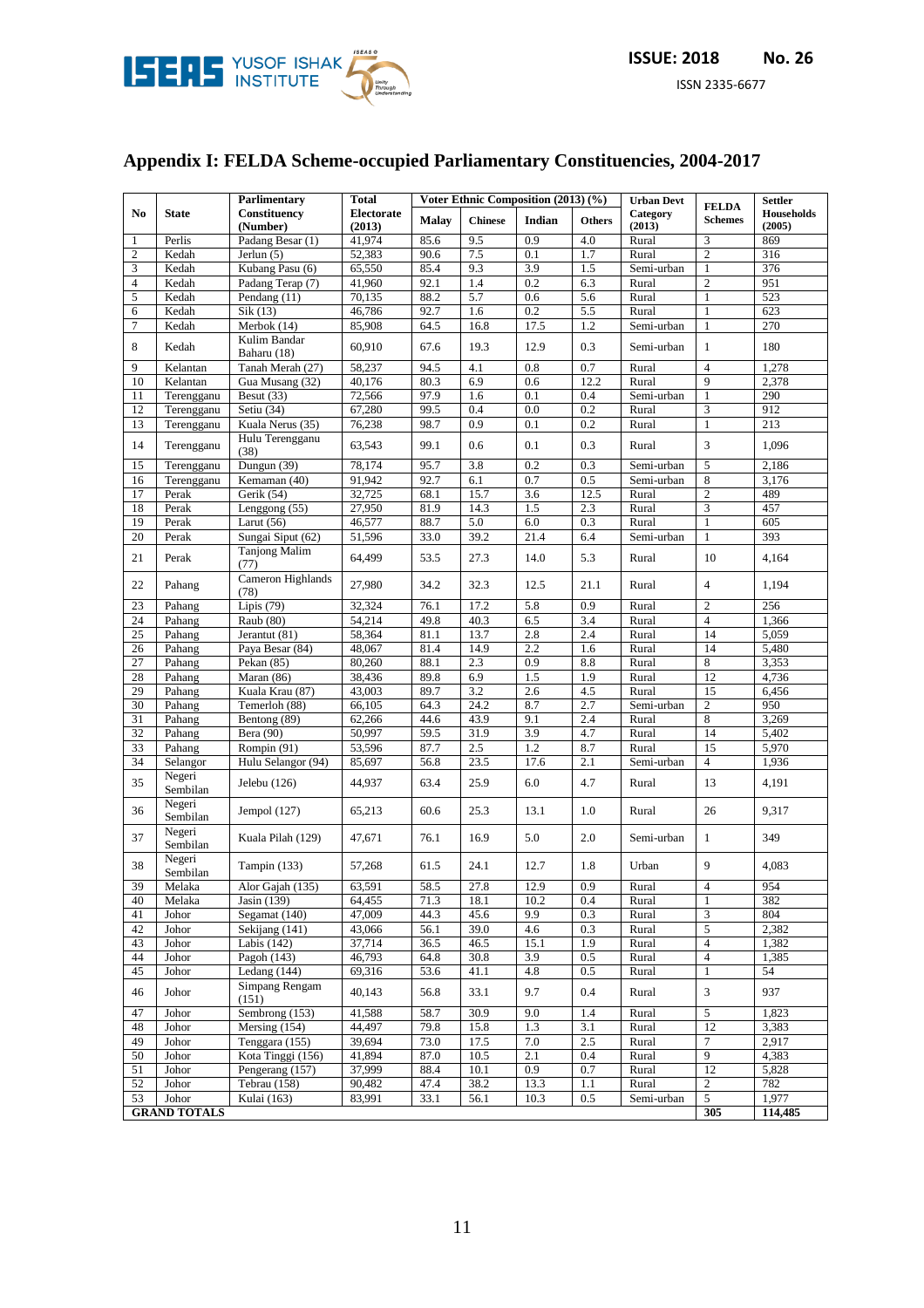

## **Data Sources:**

FELDA scheme locations (2004-2017) and settler household numbers (2005): Tunku Shamsul Bahrin and Lee Boon Thong, *FELDA: Three Decades of Evolution* (Kuala Lumpur: FELDA, 1988), Appendix I; Lee Boon Thong and Tunku Shamsul Bahrin, *Felda's Fifty Years: Land Pioneers to Investors* (Kuala Lumpur: FELDA, 2006), Appendix A; FELDA's official website: [<http://www.felda.net.my/index.php/hubungi/pejabat-wilayah](http://www.felda.net.my/index.php/hubungi/pejabat-wilayah-rancangan)[rancangan>](http://www.felda.net.my/index.php/hubungi/pejabat-wilayah-rancangan) (accessed 11 April 2018); author's own estimates.

Electoral constituency maps (2004-2017): Election Commission, Malaysia, *50 Years of Democracy and Elections in Malaysia* (Putrajaya: Election Commission, Malaysia, 2007), p. 196; Ahmad Atory Hussain, *Politik Melayu Di Persimpangan: Suatu Analisis Pilihan Raya Umum 2008* (Kuala Lumpur: Utusan Publications & Distributors, 2009), passim; personal communications with Pearlyn Pang.

Electoral constituency voter figures and election results (2004-2013): Election Commission Malaysia. *Report of the General Election Malaysia 2004*. Kuala Lumpur: Percetakan Nasional Malaysia Berhad, 2006; Election Commission Malaysia. *Report of the 12th General Elections 2008*. Kuala Lumpur: Percetakan Nasional Malaysia Berhad, 2009 ; Election Commission Malaysia. *Report of the 13th General Election 2013*. Kuala Lumpur: Percetakan Nasional Malaysia Berhad, 2015.

Ethnicity estimates (2013): Data collated by Tindak Malaysia.

Rural-urban classification (2013):

Politweet database: [<https://docs.google.com/spreadsheets/d/18UxUPG3POCvRlzRW](https://docs.google.com/spreadsheets/d/18UxUPG3POCvRlzRW-lY9aAI3361xHuHcCBRqE-PEG5s/edit#gid=0)[lY9aAI3361xHuHcCBRqE-PEG5s/edit#gid=0>](https://docs.google.com/spreadsheets/d/18UxUPG3POCvRlzRW-lY9aAI3361xHuHcCBRqE-PEG5s/edit#gid=0) (accessed 17 April 2018); also see Maznah Mohamad, "Fragmented but Captured: Malay Votes and the FELDA Factor in GE13", in *Coalitions in Collision: Malaysia's 13th General Elections*, edited by Johan Saravanamuttu, Lee Hock Guan and Mohamad Nawab Mohamed Osman (Petaling Jaya / Singapore: SIRD / ISEAS, 2015), pp. 132, 156 fn. 4.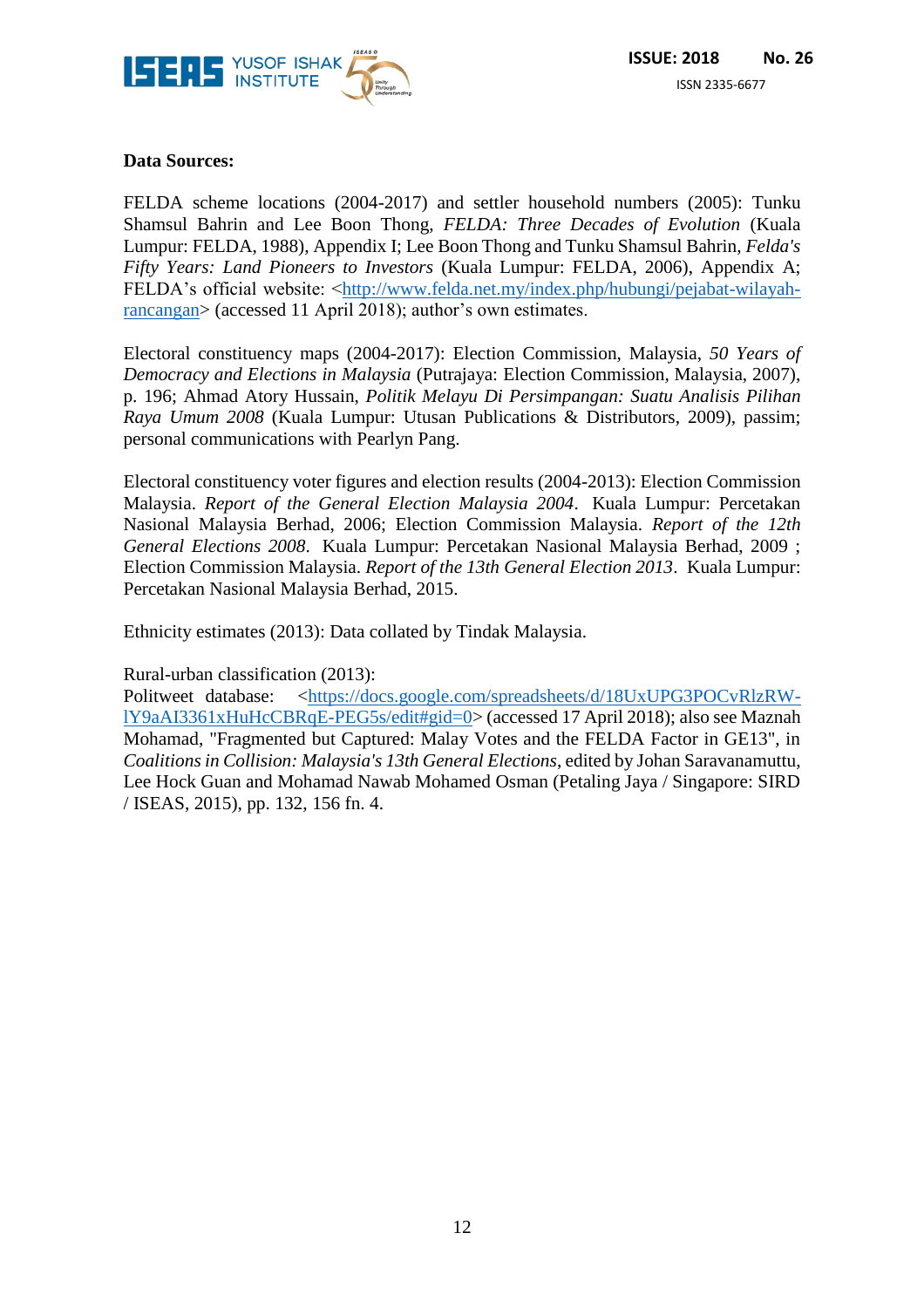

## **Appendix 2: Estimates of FELDA settler shares of total electorate within each constituency**

Given existing data limitations, only blunt estimates of FELDA's share of each electoral ward can be offered at present. We have constructed different scenarios in which each settler household is assumed to have either two, three or four actual resident voters. In each scenario, the projected FELDA voter figure is then divided by total electorate numbers, per constituency, for 2004 (**Figure 5**).



Source: See Appendix 1 for references.

As we can see, the range of FELDA voter influence varies widely, from almost nothing at one extreme to over 80 per cent at the other (under the most generous assumptions for 2004/2005). Seen in this light, we can detect considerable similarities between the number of FELDA schemes in each constituency and their constituency vote share, notwithstanding some shifts around the upper end of the scale.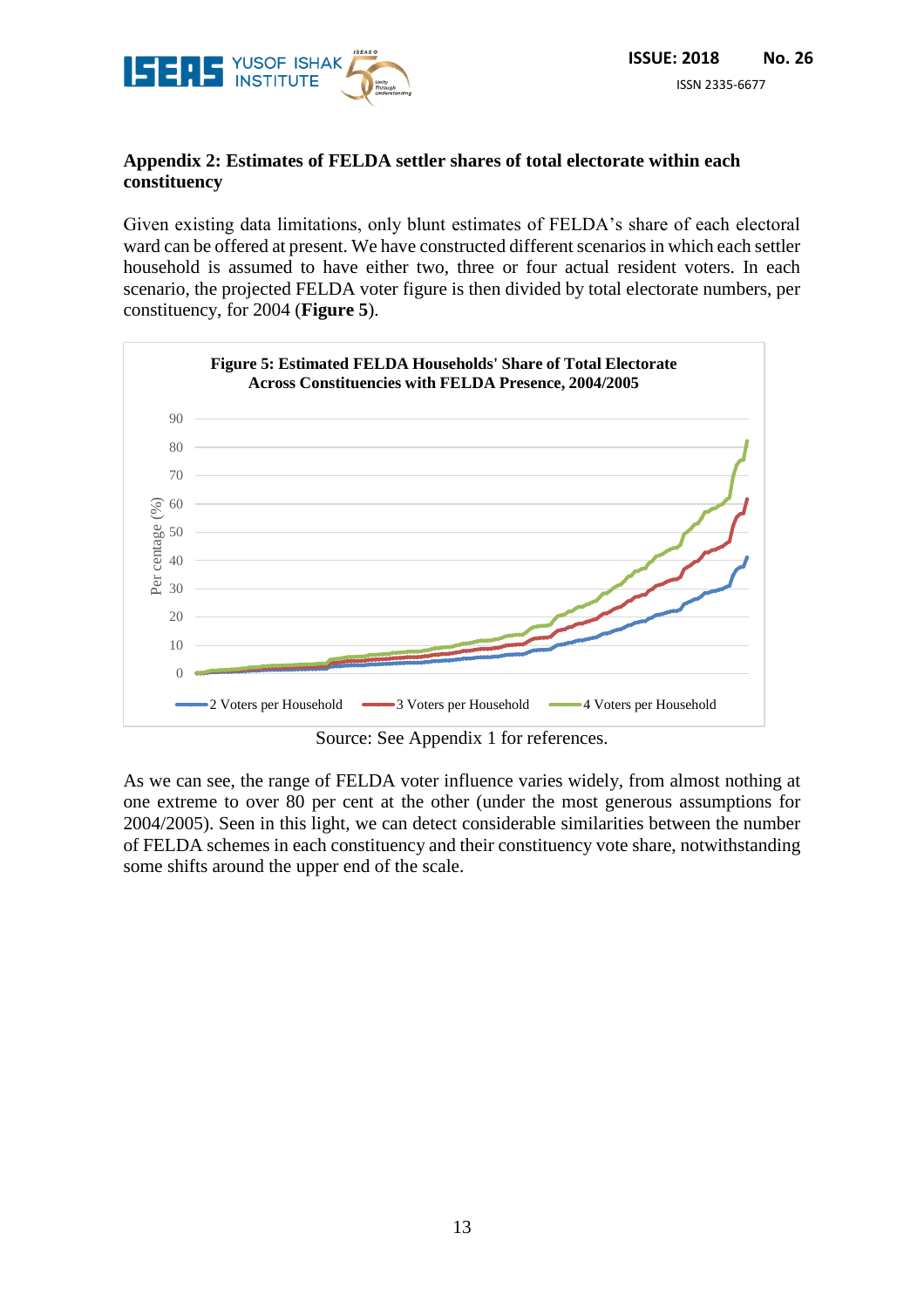

<sup>1</sup> I would like to thank Ooi Kee Beng, Cassey Lee, Francis Hutchinson, and Norshahril Saat for their feedback on earlier drafts. In addition, both Cassey Lee and Pearlyn Y. Pang made this paper possible by painstakingly assisting with data sources, statistical analysis, associated charts, and mapping expertise. I am also grateful to Danesh Chakko and Khor Yu Leng for helping with additional data sources. The usual caveats apply. -

<sup>2</sup> This study focuses on FELDA parliamentary seats within Peninsular Malaysia. Sabah hosts another 7-9 FELDA settler schemes in its Tawau and Lahad Datu districts, but the East Malaysian state's peculiar demographic profile and economic trajectory puts it beyond this essay's scope. The analysis also excludes state-level seats (which are nearly triple that of federal parliamentary constituencies), due to time and space limits.

<sup>3</sup> Chan Kok Leong, "Opposition can't touch BN's Felda vote bank", *The Malaysian Insight*, 16 Aug 2017 [<https://www.themalaysianinsight.com/s/11084/>](https://www.themalaysianinsight.com/s/11084/) (accessed 19 April 2018); Nadirah H. Rodzi, "Opposition's pledges target BN vote bank", *The Straits Times*, 8 April 2018 [<http://www.straitstimes.com/asia/se-asia/oppositions-pledges-target-bn-vote-bank>](http://www.straitstimes.com/asia/se-asia/oppositions-pledges-target-bn-vote-bank) (accessed 19 April 2018); Razak Ahmad, Mazwin Nik Amis, Sarban Singh, Ivan Loh, Han Sean Ong, and Mohd Farhaan Shah, "Felda voters could be kingmakers", *The Star*, 12 April 2018 [<https://www.thestar.com.my/news/nation/2018/04/12/felda-voters-could-be-kingmakers-](https://www.thestar.com.my/news/nation/2018/04/12/felda-voters-could-be-kingmakers-highstakes-battle-set-for-malay-heartland)

[highstakes-battle-set-for-malay-heartland>](https://www.thestar.com.my/news/nation/2018/04/12/felda-voters-could-be-kingmakers-highstakes-battle-set-for-malay-heartland) (accessed 15 April 2018); Maznah Mohamad, "Fragmented but Captured: Malay Votes and the FELDA Factor in GE13", in *Coalitions in Collision: Malaysia's 13th General Elections*, edited by Johan Saravanamuttu, Lee Hock Guan and Mohamad Nawab Mohamed Osman (Petaling Jaya / Singapore: SIRD / ISEAS, 2015), p. 124. <sup>4</sup> Khor Yu Leng, "The Political Tussle over FELDA Land Schemes - Umno Strengthens Its Malay Rural Fortress in 13th General Election", *Kajian Malaysia* 32, no. Supp. 2 (2014), pp. 90, 99; Ead., "The FELDA Quarrel and Its National Ramifications", *ISEAS Perspective*, no. 51 (2017), p. 5. <sup>5</sup> Maznah Mohamad, "Fragmented but Captured", pp. 133-5.

<sup>6</sup> See Appendix 1 for references.

<sup>7</sup> See Appendix 1 for references.

<sup>8</sup> See Appendix 1 for each constituency's electorate size in 2013.

<sup>9</sup> See Razak Ahmad et al., "Felda voters".

<sup>10</sup> See Appendix 2 for preliminary estimates.

<sup>11</sup> Johan Saravanamuttu, *Power Sharing in a Divided Nation: Mediated Communalism and New Politics in Six Decades of Malaysia's Elections* (Singapore: ISEAS Publishing, 2016), pp. 198- 207.

<sup>12</sup> PH also plans to defend FELDA-occupied seats in Kulai, Raub, and possibly Sungei Siput (if the latter's incumbent MP chooses to run solely under the PSM banner, outside the coalition). Meanwhile, Dungun is currently under PAS, while Pendang is under BN; PH claims it will contest both seats. See Anon., "Pakatan Harapan Parliamentary seat distribution for GE14", *The Star*, 9 January 2018 [<https://www.thestar.com.my/news/nation/2018/01/09/pakatan-harapan](https://www.thestar.com.my/news/nation/2018/01/09/pakatan-harapan-parliamentary-seat-distribution-for-ge14/)[parliamentary-seat-distribution-for-ge14/>](https://www.thestar.com.my/news/nation/2018/01/09/pakatan-harapan-parliamentary-seat-distribution-for-ge14/) (accessed 19 April 2018); V. Anbalagan, "Pakatan gives PKR, DAP lion's share of NS seats for next GE", Free Malaysia Today, 28 January 2018

[<http://www.freemalaysiatoday.com/category/nation/2018/01/28/ph-unveils-seat-distribution-for](http://www.freemalaysiatoday.com/category/nation/2018/01/28/ph-unveils-seat-distribution-for-negeri/)[negeri/>](http://www.freemalaysiatoday.com/category/nation/2018/01/28/ph-unveils-seat-distribution-for-negeri/) (accessed 19 April 2018).

<sup>13</sup> Tan Sri Isa was formerly Negeri Sembilan's Chief Minister for 22 years, and subsequently Federal Territories Minister between March 2004 and October 2005. His United Malays National Organisation (UMNO) membership was suspended from 2005 to 2011 after UMNO's Disciplinary Board found him guilty of buying votes to win the UMNO vice-president's post in 2004. In 2017, amid allegations of corruption and corporate governance violations, Isa relinquished first his chairmanship of FELDA and then that of Felda Global Venture Holdings Bhd. He is now acting chairman at Malaysia's Land Transport Public Commission. See Trinna Leong, "Felda unit's head quits amid graft claims, given govt post", *The Straits Times*, 20 June 2017

[<http://www.straitstimes.com/asia/se-asia/felda-units-head-quits-amid-graft-claims-given-govt](http://www.straitstimes.com/asia/se-asia/felda-units-head-quits-amid-graft-claims-given-govt-post)[post>](http://www.straitstimes.com/asia/se-asia/felda-units-head-quits-amid-graft-claims-given-govt-post) (accessed 18 April 2018).